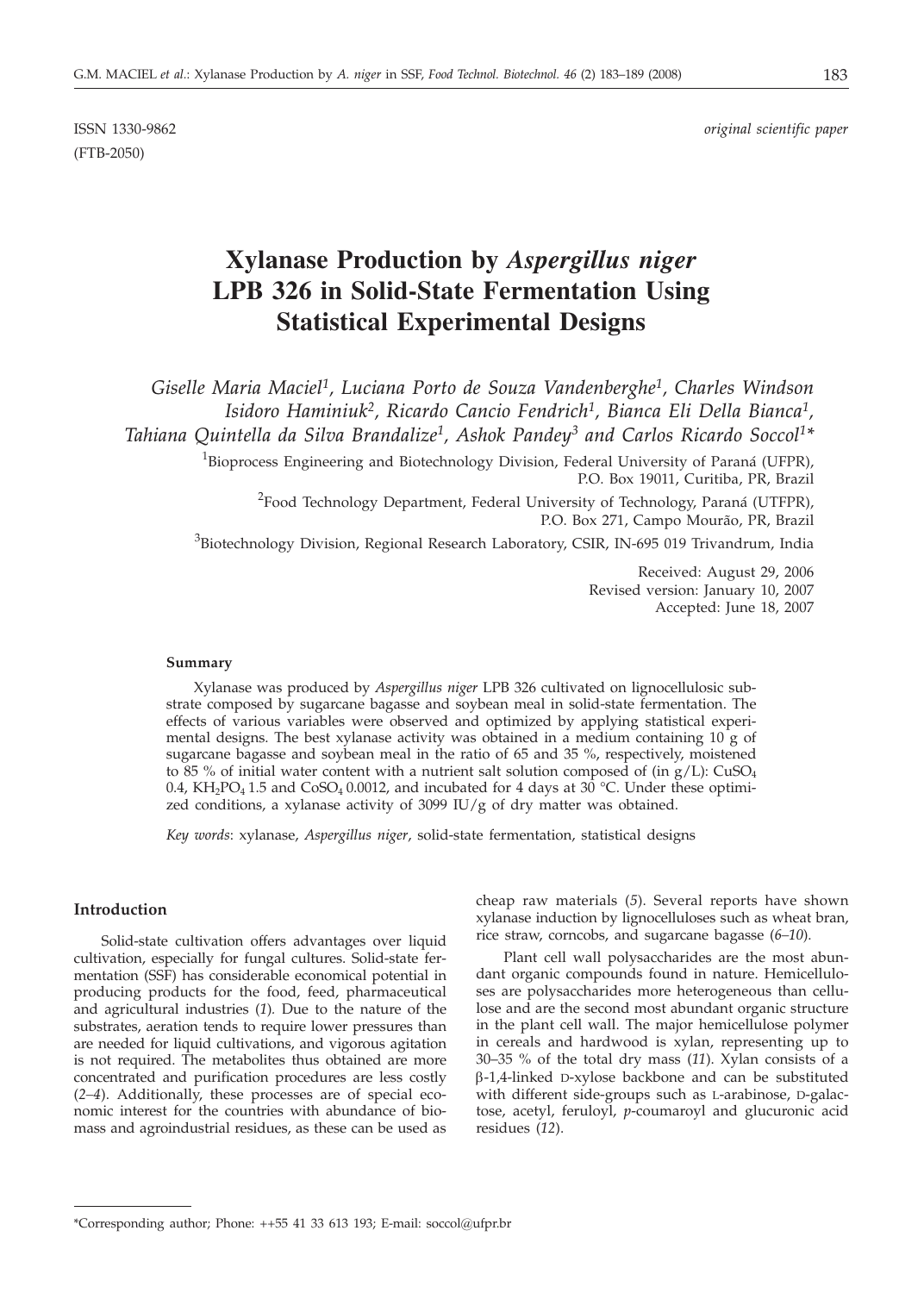Filamentous fungi have been widely used to produce hydrolytic enzymes for industrial applications, including xylanases, whose levels in fungi are generally much higher than those in yeast and bacteria. On an industrial scale, xylanases are produced mainly by *Aspergillus* and *Trichoderma* spp. (*13*).

Xylanases are glycosidases (*O*-glycoside hydrolases, EC 3.2.1.x) which catalyze the hydrolysis of 1,4- -D-xylosidic linkages in xylan (*14*). A complete cleavage of glycoside linkages in the heteroxylan backbone requires the interaction of a number of the main-chain- and side- -chain-cleaving enzyme activities. Endo- -1,4-xylanase ( -1,4-D-xylan xylanohydrolase, EC 3.2.1.8) and xylan- - -1,4-xylosidase ( -1,4-D-xylan xylohydrolase, EC 3.2.1.37), or exoxylanase, are enzymes capable of cleaving the main-chain glycosyl groups (*15*).

Applications of xylanases (*15,16*) can be found in the food and beverage industries (bakery goods, coffee, starch, plant oil and juice manufacture), feedstock improvement (increasing animal feed digestibility), and the quality improvement of lignocellulosic residues (traditionally, the application of xylanases in conjunction with cellulolytic enzymes has been mainly considered for the bioconversion of lignocellulosic materials to produce fuel and other chemicals). Often, the use of xylanases permits such processes to be run with fewer chemicals, under less harsh conditions and with less disturbing side reactions. Thus, the use of xylanases is beneficial for society as well as for the environment (*17*,*18*).

The cost of an enzyme is one of the main factors determining the economics of a process. Reducing the costs of enzyme production by optimizing the fermentation medium and the process is the goal of basic research for industrial applications (*19*). Recently, statistical designs for optimization have been successfully employed in enzyme production (*20*). The response surface methodology (RSM) is an empirical statistical technique used to find the optimum conditions of a process response variable when the mechanism underlying the process is either not well understood or is too complicated to allow the exact model to be formulated from theory. It evaluates the relation existing between a group of controlled experimental factors and the observed results of one or more selected variables (*21*).

The aim of this work is to enhance xylanase production with *Aspergillus niger* LPB 326, which has proved to be a potential strain during previous screening studies, using statistical experimental designs based on the optimization of some physical and chemical parameters involved in solid-state fermentation processes.

# **Materials and Methods**

## *Microorganism*

The fungal strain *Aspergillus niger* LPB 326 was obtained from the Biotechnological Processes Laboratory culture and selected among 20 strains (isolated in our laboratory) through a first test using the xylan agar plate screening method according to Whitaker *et al.* (*22*). Afterwards, it was submitted to a quantitative test in solid-state fermentation with the best xylanase-producing strains previously selected. The strain was cultivated on potato dextrose agar at 28 °C for 5 days. This culture time was chosen according to a sporulation curve which was carried out with this strain during 10 days, showing the best time to stop the culture (higher quantity of viable spores) and start the fermentation. Spores were suspended by adding 40 mL of Tween 80 solution (0.1 %) under agitation with a magnetic stirrer and counted in a Neubauer chamber.

# *Raw material characterization and influence of substrate proportions*

The sugarcane bagasse (SB) was generously assigned by COCAMAR – Cooperativa Agroindustrial (Cianorte, Paraná, Brazil) and the soyben meal (SM) was granted by Cooperativa Agrária Mista Entre Rios Ltda (Guarapuava, Paraná, Brazil). The lignocellulosic material was used without any chemical (acid, alkali) or physical (milling, sieving) pretreatment. Physicochemical analyses of the raw material (ash, moisture content and protein) were performed according to the standard methods of AOAC (*23*). Total sugar was measured by the Somogyi-Nelson method (*24*). Compositional data of SB and SM are given in Table 1.

Table 1. Physical and chemical characteristics of sugarcane bagasse and soybean meal. Analyses were carried out in triplicate (mean±standard deviation)

| $w$ (parameters)/% | Sugarcane bagasse | Soybean meal     |  |
|--------------------|-------------------|------------------|--|
| Ash                | $1.71 \pm 0.28$   | $5.06 \pm 0.04$  |  |
| Moisture           | $10.75 \pm 0.22$  | $12.75 \pm 0.33$ |  |
| Crude protein      | $1.18 \pm 0.10$   | $43.10 \pm 1.13$ |  |
| Total sugar        | 12.90±0.14        | $35.40 \pm 0.70$ |  |

The influence of sugarcane bagasse (SB) and soybean meal (SM) ratio on xylanase activity was investigated. SB and SM ratio (SB:SM) tested under solid-state fermentation was: (1) 1:0, (2) 3:1, (3) 1.86:1, and (4) 1:1.

Water absorption tests were also performed with the best SB:SM ratio in order to know the maximum capacity of liquid retention.

## *Initial conditions of solid-state fermentation*

Initial experiments were performed by mixing in an Erlenmeyer flask (250 mL), 10 g of substrate (65 % of SB and 35 % of SM), 10 mL of a mineral salt solution, buffer (pH=6.5) and enough distilled water to adjust the moisture content (80 %). The mineral salt solution was composed of (in g/L):  $K_2HPO_4$  0.23,  $MgSO_4$ ·7 $H_2O$  0.05,  $CaCl_2$ 0.005, NaNO<sub>3</sub> 0.05, FeSO<sub>4</sub>.7H<sub>2</sub>O 0.009, ZnSO<sub>4</sub> 0.002 and MnSO4 0.012.

The solid medium was autoclaved (15 min at 121 °C) and then inoculated with a spore suspension of 106 spores/g of dry matter (used for all experiments). After mixing, the flasks were incubated at 28 °C for four days. A previous kinetic study showed that the highest xylanase activity was achieved within four days of the culture. The initial temperature for the improvement of SSF conditions was fixed at 30  $\degree$ C, according to a prelimi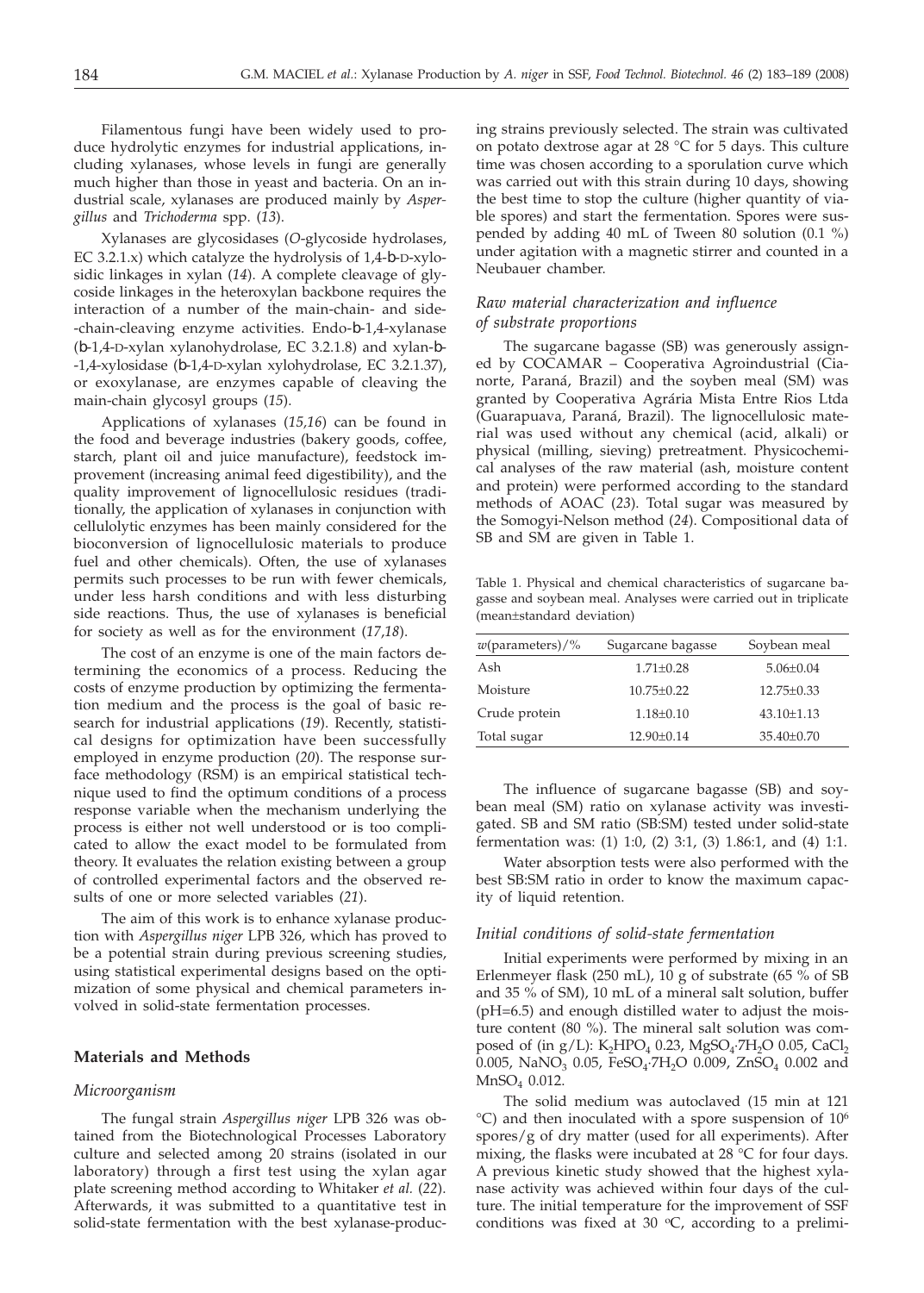nary investigation which showed that the best xylanase production was obtained at this temperature.

#### *Enzyme extraction*

After incubation, 3 g of the homogenized fermented substrate were suspended in 30 mL of NaCl solution (0.9 %), containing Tween 80 (0.1 %) and stirred at 120 rpm in a shaker for 5 min. Solids were filtered under vacuum through Whatman no. 1 filter paper and the filtrate was used as the enzymatic crude extract.

## *Enzyme assay*

Xylanase activity was assayed using 1 % birchwood xylan (Sigma, USA) in 0.05 M citrate buffer (pH=5.3), according to the method of Bailey *et al.* (*25*). The release of reducing sugars was determined using the 3,5-dinitrosalicylic acid (DNS) method (*26*) with a xylose standard curve. One unit (IU) of enzyme activity was defined as the amount of enzyme required to liberate 1 mol of reducing sugars per minute. The results of these analyses were expressed as units per gram of dry matter  $(IU/g)$ . Cellulase activity was assayed according to the method of Ghose (*27*), using carboxymethylcellulose (CMC 2 %) and Whatman no. 1 filter paper as substrates for cellulase and endo-β-1,4-glucanase, respectively, which were expressed as units/mL.

#### *Experimental design*

Statistical experiments and analyses were carried out using the software STATISTICA 7.1 (StatSoft, Tulsa, OK, USA).

## *pH and moisture*

A 32–0 full factorial design leading to 9 sets of experiments, performed in duplicate, was used to find the optimal conditions of pH and initial moisture variables, and also to show the influence of these variables on xylanase production. Uncoded variables are given in Table 2. The results were adjusted to the following quadratic model (Eq. 1):

$$
y=b_0+b_1x_1+b_2x_2+b_3x_3+b_{12}x_1x_2+b_{13}x_1x_3+\n+b_{23}x_2x_3+b_{11}x_1^2+b_{22}x_2^2+b_{33}x_3^2
$$
\n<sup>(1)</sup>

## *Effect of chemical composition*

The Plackett-Burman design is a statistical approach chosen for this optimization study. It allows the investigation of up to *N*-1 variables with *N* experiments. Plackett-Burman designs are efficient for screening purposes when it is not known which components should be present in the medium (*28*). All the experiments were carried out according to a design matrix, which is based on the number of variables to be studied. A Plackett- -Burman design with 11 factors (one way), resulting in 12 runs, performed in duplicate, was used to determine the most significant salts in xylanase production. The tested salts and respective concentrations (in  $g/L$ ) were: (1) KH<sub>2</sub>PO<sub>4</sub> 0.23, (2) MgSO<sub>4</sub> 0.07, (3) CaCl<sub>2</sub> 0.04, (4)  $NaNO<sub>3</sub> 0.37, (5) FeSO<sub>4</sub> 0.005, (6) MnSO<sub>4</sub> 0.012, (7) ZnSO<sub>4</sub>$ 0.002, (8) K<sub>2</sub>HPO<sub>4</sub> 0.23, (9) KCl 0.12, (10) CuSO<sub>4</sub> 0.05, and (11) CoSO<sub>4</sub> 0.0005.

| Runs           | $pH(X_1)$      | $w$ (moisture)/% (X <sub>2</sub> ) | Activity/(IU/g) |
|----------------|----------------|------------------------------------|-----------------|
| $\mathbf 1$    | $\overline{4}$ | 79                                 | 1267            |
| $\overline{2}$ | $\overline{4}$ | 82                                 | 1699            |
| 3              | $\overline{4}$ | 85                                 | 1843            |
| $\overline{4}$ | 4.5            | 79                                 | 1303            |
| 5              | 4.5            | 82                                 | 1587            |
| 6              | 4.5            | 85                                 | 1797            |
| 7              | 5              | 79                                 | 1493            |
| 8              | 5              | 82                                 | 1605            |
| 9              | 5              | 85                                 | 1720            |
| 10             | $\overline{4}$ | 79                                 | 1296            |
| 11             | $\overline{4}$ | 82                                 | 1669            |
| 12             | $\overline{4}$ | 85                                 | 1947            |
| 13             | 4.5            | 79                                 | 1353            |
| 14             | 4.5            | 82                                 | 1633            |
| 15             | 4.5            | 85                                 | 1756            |
| 16             | 5              | 79                                 | 1320            |
| 17             | 5              | 82                                 | 1712            |
| 18             | 5              | 85                                 | 1743            |

The choice of the salts for the experiment was made according to literature references (*19*,*29*,*30*), considering the salts which were used during the first tests in SSF carried out for the screening of the strain (item 2.4). All the values (replicates) were used in statistical evaluations.

#### *Concentration of the salts*

In order to find the best concentration of the salts selected in the previous experiment (effect of chemical composition), a  $3^{3-1}$  fractional factorial design was used, resulting in 9 sets of experiments performed in duplicate. The selected salts and the concentrations (uncoded) used in this experiment are described in Table 3.

Table 3. Uncoded values of the concentration of salts

| <b>Salts</b>      | $\gamma$ /(g/L) |        |       |  |  |
|-------------------|-----------------|--------|-------|--|--|
|                   | $-1$            | 0      | $+1$  |  |  |
| $KH_2PO_4$        |                 | 1.5    |       |  |  |
| CuSO <sub>4</sub> | 0.2             | 0.4    | 0.6   |  |  |
| CoSO <sub>4</sub> | 0.0004          | 0.0012 | 0.002 |  |  |

# **Results and Discussion**

#### *Influence of substrate ratio and water absorption*

The results of xylanase activity varied markedly with the substrate proportions tested, in a range of 20–1937  $IU/g$  (Fig. 1). Therefore, the choice of a suitable C:N ratio was of great importance for xylanase production.

The lowest value was obtained when only sugarcane bagasse was used for fermentation, and the highest activity was achieved with a mixture of SB and SM in a

Table 2. pH, moisture levels and xylanase activities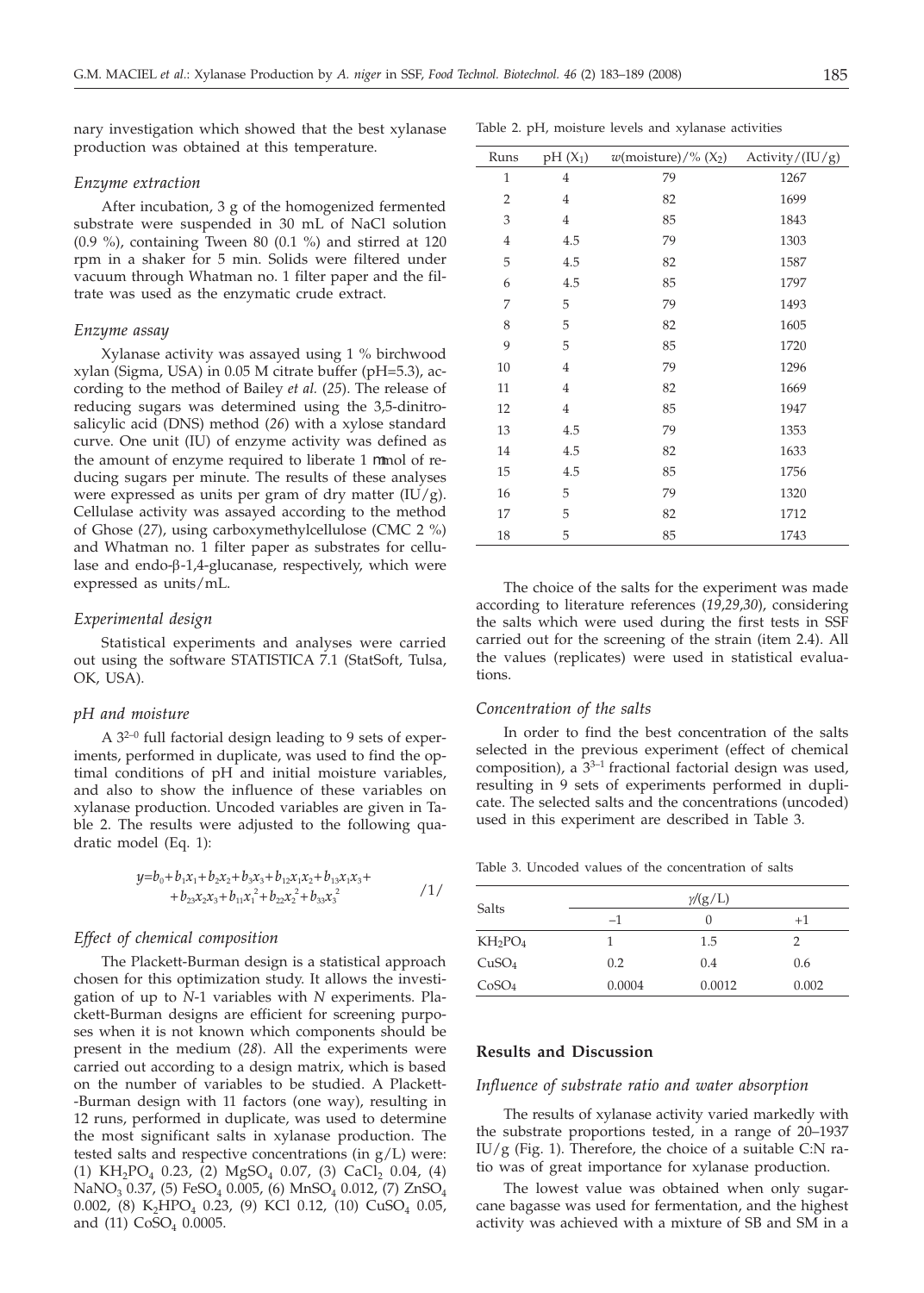

**Fig. 1**. Influence of the substrate (sugarcane bagasse (SB) and soybean meal (SM)) composition on xylanase activity (IU/g of dry matter)

ratio of 1.86:1. This shows that the amount of nitrogen present in the sugarcane bagasse is too low to support good growth and enzyme production, and that the nitrogen source and its quantity affect xylanase production, as it was also stated by Park *et al.* (*19*), working with rice straw. According to these results, the SB:SM ratio of 1.86:1 was chosen for the optimization studies. The water absorption tests showed that the maximum capacity of liquid retention (without free water) for this ratio was 85 %.

#### *Study of pH and moisture*

The experimental design and the results of the  $3^{2-0}$ full factorial design are shown in Table 2.

In this work, the levels of pH studied showed no significant effect on the production of xylanase at  $p \leq 0.05$ . However, the initial moisture of the medium influenced xylanase production showing a tendency to increase with an increase in moisture content, according to contour plot in Fig. 2. This result corroborates the studies undertaken by Souza *et al.* (*20*), where the initial mois-



**Fig. 2**. Contour plot showing the optimum regions and values for pH and moisture in xylanase production

ture and bagasse concentration had the most important effects on xylanase production. Generally, fungi prefer low pH levels for good growth. In this work the natural pH of the substrates, which was around 6.0 (without adjustment or buffering), was the best for development of the fungi and xylanase production. Nevertheless, the initial moisture could not be increased in the following experiments due to the presence of free water in moisture adjustments above 85 %. The critical importance of moisture level in SSF media and its influence on the biosynthesis and secretion of enzymes can be attributed to the interference of moisture with the physical properties of the solid particles. An increase in moisture level must not wet through the substrate (leaving free water); besides, it is believed to reduce the porosity of some substrates, thus limiting oxygen transfer. Otherwise, low moisture content causes reduction in the solubility of nutrients of the substrate and low degree of swelling (*31*). The highest xylanase activity achieved was 1947  $IU/g.$ 

Regression analysis was performed to fit the response function with the experimental data. Table 4 shows the analysis of variance of pH and moisture factors, fitted according to the quadratic model with two- -way interactions (linear×linear). Analysis of variance (F-test) showed that the second-order (quadratic) model fitted well to the experimental data.

Table 4. Analysis of variance (ANOVA) for pH and moisture factors

|              | SS       | df | MS       | F        | р           |
|--------------|----------|----|----------|----------|-------------|
| $pH L+Q$     | 7067.8   | 2  | 3533.9   | 1.04035  | 0.392228    |
| Moisture L+O | 668165.7 | 2  | 334082.8 | 98.35187 | $0.000001*$ |
| pH×moisture  | 41659.6  | 1  | 41659.6  | 12.26432 | $0.006702*$ |
| Lack of fit  | 1372.4   | 3  | 457.5    | 0.13468  | 0.936888    |
| Pure error   | 30571.3  | 9  | 3396.8   |          |             |
| Total SS     | 748836.8 | 17 |          |          |             |
|              |          |    |          |          |             |

\*p $\leq 0.05$ ; R<sup>2</sup>=0.96

SS – sum of squares; df – degrees of freedom; MS – mean square

The statistical significance of the second-order model equation was checked and the determination coefficient  $(R^2)$  of the model was calculated to be 0.96, indicating that 96 % of the variability in the response could be explained by the model. The lack-of-fit tests did not result in a significant p-value, indicating that the model is sufficiently accurate to predict the responses of the factors within the ranges studied.

#### *Chemical composition and concentration of salts*

The chemical composition based on the presence or absence of some salts greatly influenced xylanase production, with activities reaching values above 3000 IU/g of dry matter. The salts are related directly to the microorganism metabolism, stimulating or inhibiting enzyme production. Statistical analyses were made to identify those medium variables (factors) that had a significant effect, either positively or negatively (*32*), on xylanase production. In Fig. 3 (Pareto chart) the salts that were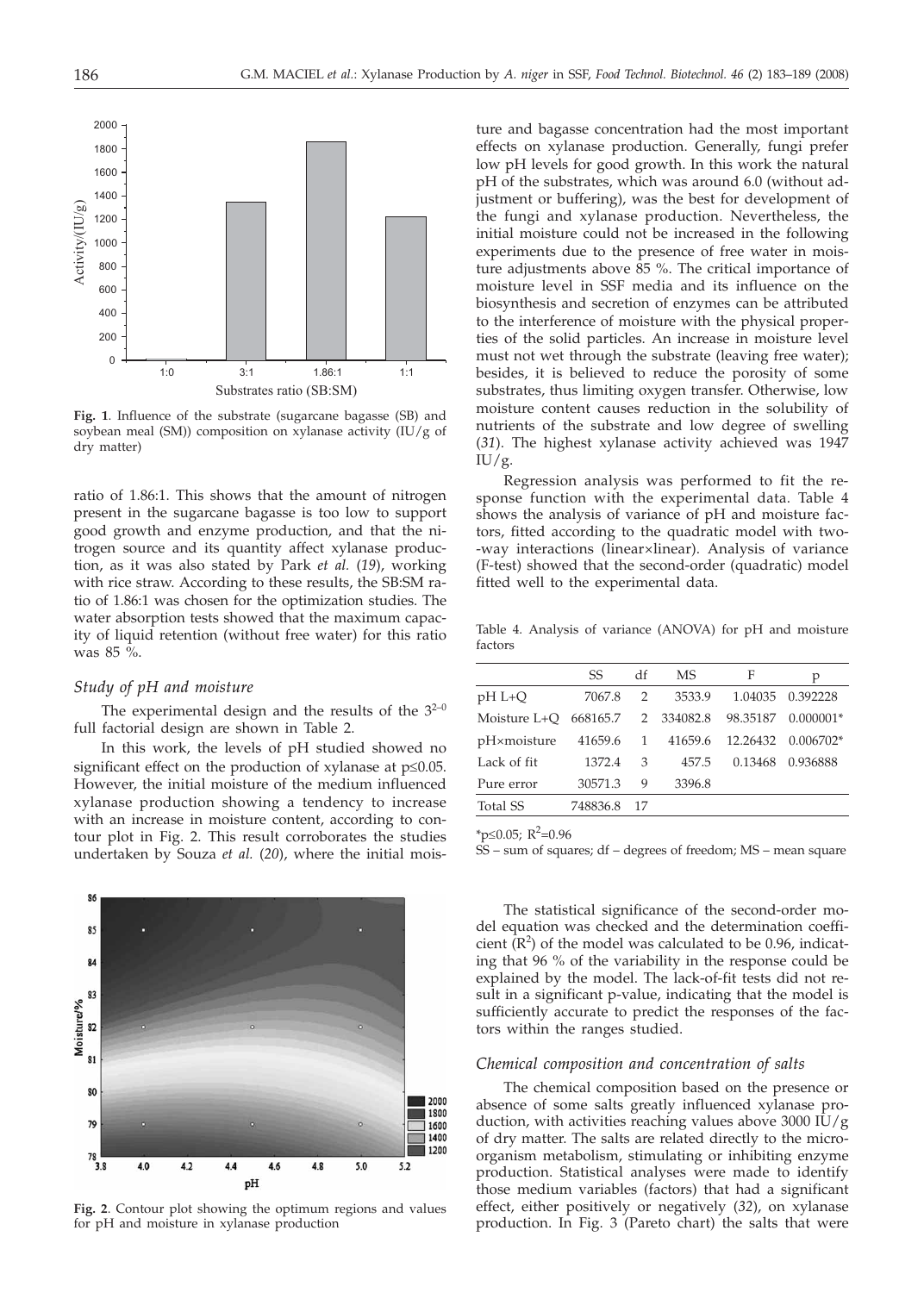

**Fig. 3**. Pareto chart of standardized effects of different salts showing the significance at  $p \leq 0.05$  in xylanase production

significant for xylanase activity at  $p \leq 0.05$ , with a coefficient of determination  $(R^2)$  of 0.94, are shown. Three salts  $(CuSO<sub>4</sub>, KH<sub>2</sub>PO<sub>4</sub>$  and  $CoSO<sub>4</sub>$ ) were selected for the optimization of the concentration.

The concentration (in  $g/L$ ) of  $CuSO<sub>4</sub>$ ,  $KH<sub>2</sub>PO<sub>4</sub>$  and  $CoSO<sub>4</sub>$  that best induced xylanase production (3004 IU/g) of DM) was found to be 0.4, 1.5 and 0.0012, respectively. These optimized values for each salt can be seen in Fig. 4.

Experimental data were fitted to a model with two- -way interactions (linear×linear) achieving a coefficient of determination  $(R^2)$  of 0.92, indicating that 92 % of the variability in the response could be explained by the model. Statistical data are shown in Table 5. All the concentrations of salts were significant at  $p \leq 0.05$ .

Table 5. Statistical analysis obtained for xylanase production at different levels of salt concentration

|                                           | SS      | df | MS      | F        | р                 |
|-------------------------------------------|---------|----|---------|----------|-------------------|
| $(1)$ CuSO <sub>4</sub> L+Q               | 346509  | 2  | 173254  |          | 5.28272 0.030366* |
| $(2)$ CoSO <sub>4</sub> L+O               | 2880182 | 2  | 1440091 | 43.91001 | $0.000023*$       |
| $(3)$ KH <sub>2</sub> PO <sub>4</sub> L+O | 882264  | 2  | 441132  | 13.45061 | $0.001977*$       |
| $1\times2$                                | 521056  | 1  | 521056  | 15.88758 | $0.003177*$       |
| Lack of fit                               | 19278   | 1  | 19278   | 0.58779  | 0.462909          |
| Pure error                                | 295168  | 9  | 32796   |          |                   |
| Total SS                                  | 4476229 | 17 |         |          |                   |
|                                           |         |    |         |          |                   |

\*p $\leq 0.05; R^2 = 0.92$ 

SS – sum of squares; df – degrees of freedom; MS – mean square



**Fig. 4**. Contour plots showing the optimum region of each salt (central point) for highest xylanase production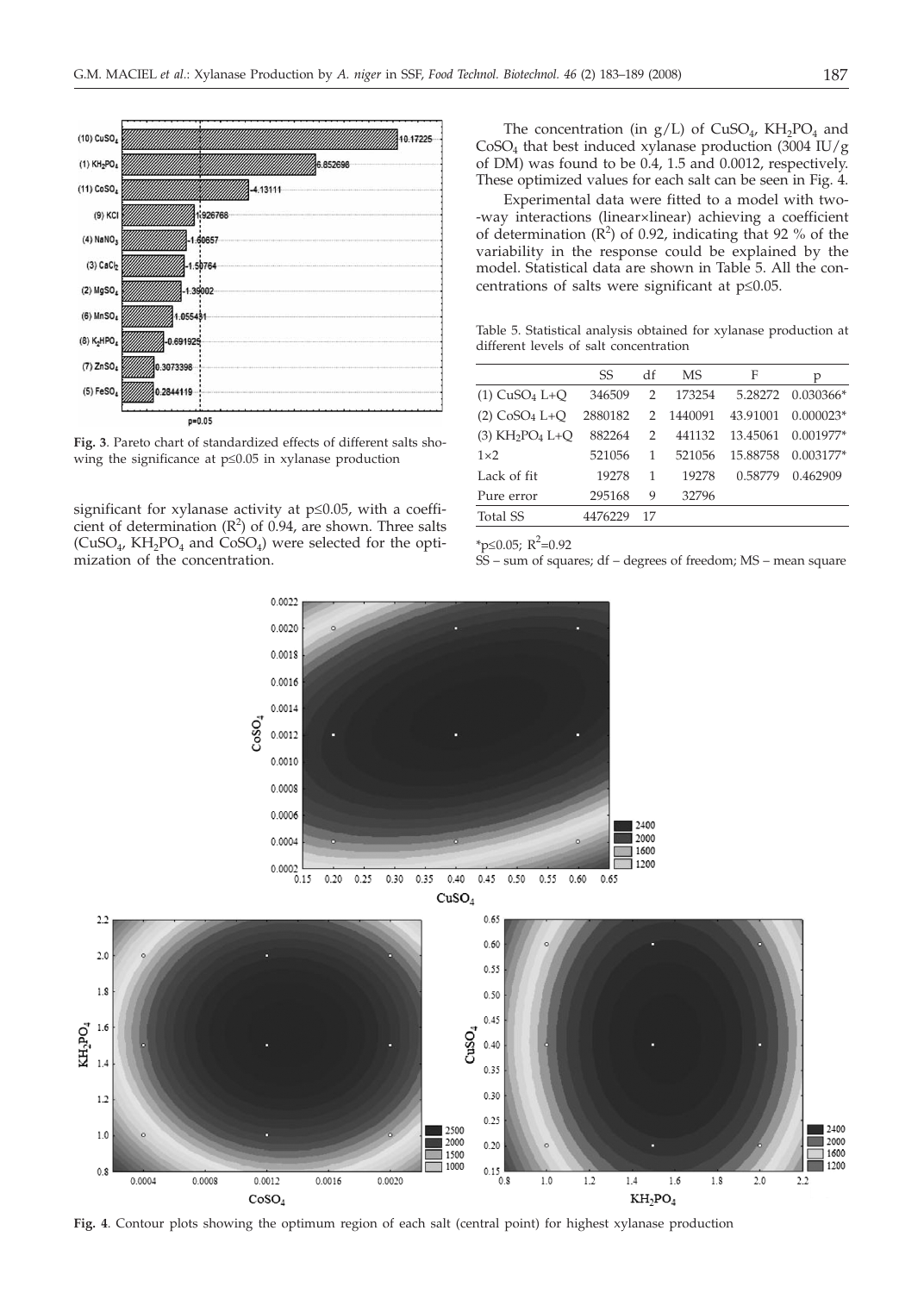| Organism         | Substrate                      | $w$ (initial moisture)/% | Cultivation<br>conditions | Xylanase<br>activity/(IU/g) | Reference |  |
|------------------|--------------------------------|--------------------------|---------------------------|-----------------------------|-----------|--|
| A. awamori       | Sugarcane bagasse              | 92                       | $30 °C$ , 60 hours        | 2500                        | (33)      |  |
| A. fischeri      | Wheat bran                     | 80                       | $30 °C$ , 3 days          | 1024                        | (34)      |  |
| A. foetidus      | Untreated corncobs             | 75                       | $30 °C$ , 4 days          | 3065                        | (35)      |  |
| A. niger         | Wheat bran+wheat straw         | 70                       | $30 °C$ , 4 days          | 2500                        | (36)      |  |
| A. niger LPB 326 | Sugarcane bagasse+soybean meal | 84                       | $30 °C$ , 4 days          | 3099                        | This work |  |
| A. ochraceus     | Wheat bran+xylan               | 60                       | 28 $\degree$ C, 14 days   | 724                         |           |  |
|                  | Wheat straw                    | 60                       | 28 °C, 14 days            | 488                         | (37)      |  |

Table 6. Comparison of xylanase production in solid-state fermentation on various lignocelluloses using non-mutant *Aspergillus* strains

Experimental rechecking was carried out to confirm the optimal conditions of xylanase production, achieving a xylanase activity of 3099 IU/g. Cellulase activities were also assayed resulting in 46 U/mL for filter paper assay and 37 U/mL for carboxymethylcellulose (CMC) assay. Xylanase production obtained by other authors using *Aspergillus* strains (without mutation) in SSF is compared with this work in Table 6.

# **Conclusion**

Statistical tools applied in this work proved to be efficient for optimizing enzyme production in solid-state fermentation providing suitable designs and models for the experiments. The optimum conditions for xylanase production obtained in this work were the following: sugarcane bagasse and soybean meal ratio of 1.86:1, initial moisture content of 85 %, pH of the medium of around 6.0, and the presence of  $CuSO<sub>4</sub>$ ,  $KH<sub>2</sub>PO<sub>4</sub>$  and  $CoSO<sub>4</sub>$  in the concentrations (in  $g/L$ ) of 0.4, 1.5 and 0.0012, respectively. The optimized medium increased xylanase production by 1.5-fold. The highest xylanase activity obtained was 3099 IU/g. Other strategies such as strain mutation and purification may even be applied in order to enhance xylanase activities.

## **References**

- *1.* A. Pandey, C.R. Soccol, P. Nigam, V.T. Soccol, L.P.S. Vandenberghe, R. Mohan, Biotechnological potential of agroindustrial residues. II: Cassava bagasse, *Bioresour. Technol. 74* (2000) 81–87.
- *2.* P. Nigam, D. Singh, Solid-state (substrate) fermentation systems and their applications in biotechnology*, J. Basic Microbiol. 34* (1994) 405–414.
- *3.* R. Chatterjee, A. Dutta, R. Banerjee, B.C. Bhattacharyya, Production of tannase by solid-state fermentation, *Bioprocess Biosyst. Eng. 14* (1996) 159–162.
- *4.* S. Kumaran, C.A. Sastry, S. Vikineswary, Laccase, cellulase and xylanase activities during growth of *Pleurotus sajor- -caju* on sago hampas, *World J. Microbiol. Biotechnol. 13* (1997) 43–49.
- *5.* L.R. Castilho, R.A. Medronho, T.L.M. Alves, Production and extraction of pectinases obtained by solid state fermentation of agroindustrial residues with *Aspergillus niger*, *Bioresour. Technol. 71* (2000) 45–50.
- *6.* Q.K. Beg, B. Bhushan, M. Kapoor, G.S. Hoondal, Effect of amino acids on production of xylanase and pectinase from

*Streptomyces* sp. QG-11-3, *World J. Microbiol. Biotechnol. 16* (2000) 211–213.

- *7.* S. Gupta, R.C. Kuhad, B. Bhushan, G.S. Hoondal, Improved xylanase production from a haloalkalophilic *Staphylococcus* sp. SG-13 using inexpensive agricultural residues, *World J. Microbiol. Biotechnol. 17* (2001) 5–8.
- *8.* S.S. Kesker, High activity xylanase from thermotolerant *Streptomyces* T7: Cultural conditions and enzyme properties, *Biotechnol. Lett. 14* (1992) 481–486.
- *9.* R.C. Kuhad, M. Manchanda, A. Singh, Optimization of xylanase production by hyper xylanolytic mutant and strain of *Fusarium oxysporum*, *Process Biochem. 33* (1998) 641–647.
- *10.* V. Puchart, P. Katapodis, P. Biely, L. Kremnicky, P. Christakopoulos, M. Vrsanska, D. Kekos, B.J. Macris, M.K. Bhat, Production of xylanases, mannanases, and pectinases by the thermophilic fungus *Thermomyces lanuginosus* – Effect of growth, substrates and development of a culture medium using statistically designated experiments, *Enzyme Microb. Technol. 24* (1999) 355–361.
- *11.* J.P. Joseleau, J. Comtat, K. Ruel: Chemical Structure of Xylans and Their Interaction in the Plant Cell Walls. In: *Xylans and Xylanases*, *Progress in Biotechnology, Vol. 7*, J. Visser, G. Beldman, M.A. Kusters-van Someren, A.G.J. Voragen (Eds.), Elsevier, New York, USA (1992) pp. 1–15.
- *12.* K.C.B. Wilkie, S.L. Woo, A heteroxylan and hemicellulosic materials from bamboo leaves, and a reconsideration of the general nature of commonly occurring xylans and other hemicelluloses, *Carbohydr. Res. 57* (1977) 145–162.
- *13.* N. Kulkarni, A. Shendye, M. Rao, Molecular and biotechnological aspects of xylanases, *FEMS Microbiol. Rev. 23* (1999) 411–456.
- *14.* T. Collins, C. Gerday, G. Feller, Xylanases, xylanase families and extremophilic xylanases, *FEMS Microbiol. Rev. 29* (2005) 3–16.
- 15. M.P. Coughlan, G.P. Hazlewood, β-1,4-D-xylan degrading enzyme systems, biochemistry, molecular biology and applications, *Biotechnol. Appl. Biochem. 17* (1993) 259–289.
- *16.* Q.K. Beg, M. Kapoor, L. Mahajan, G.S. Hoondal, Microbial xylanases and their industrial applications, a review, *Appl. Microbiol. Biotechnol. 56* (2001) 326–338.
- *17.* P. Sá-Pereira, H. Paveia, M. Costa-Ferreira, M. Aires-Barros, A new look at xylanases: An overview of purification strategies, *Mol. Biotechnol. 24* (2003) 257–282.
- *18.* J. Buchert, M. Tenkanen, A. Kantelinen, L. Viikari, Application of xylanases in the pulp and paper industry, *Bioresour. Technol. 50* (1994) 65–72.
- *19.* Y. Park, S. Kang, J. Lee, S. Hong, S. Kim, Xylanase production in solid state fermentation by *Aspergillus niger* mutant using statistical experimental designs, *Appl. Microbiol. Biotechnol. 58* (2002) 761–766.
- *20.* M.C.O. Souza, I.C. Roberto, A.M.F. Milagres, Solid-state fermentation for xylanase production by *Thermoascus au-*